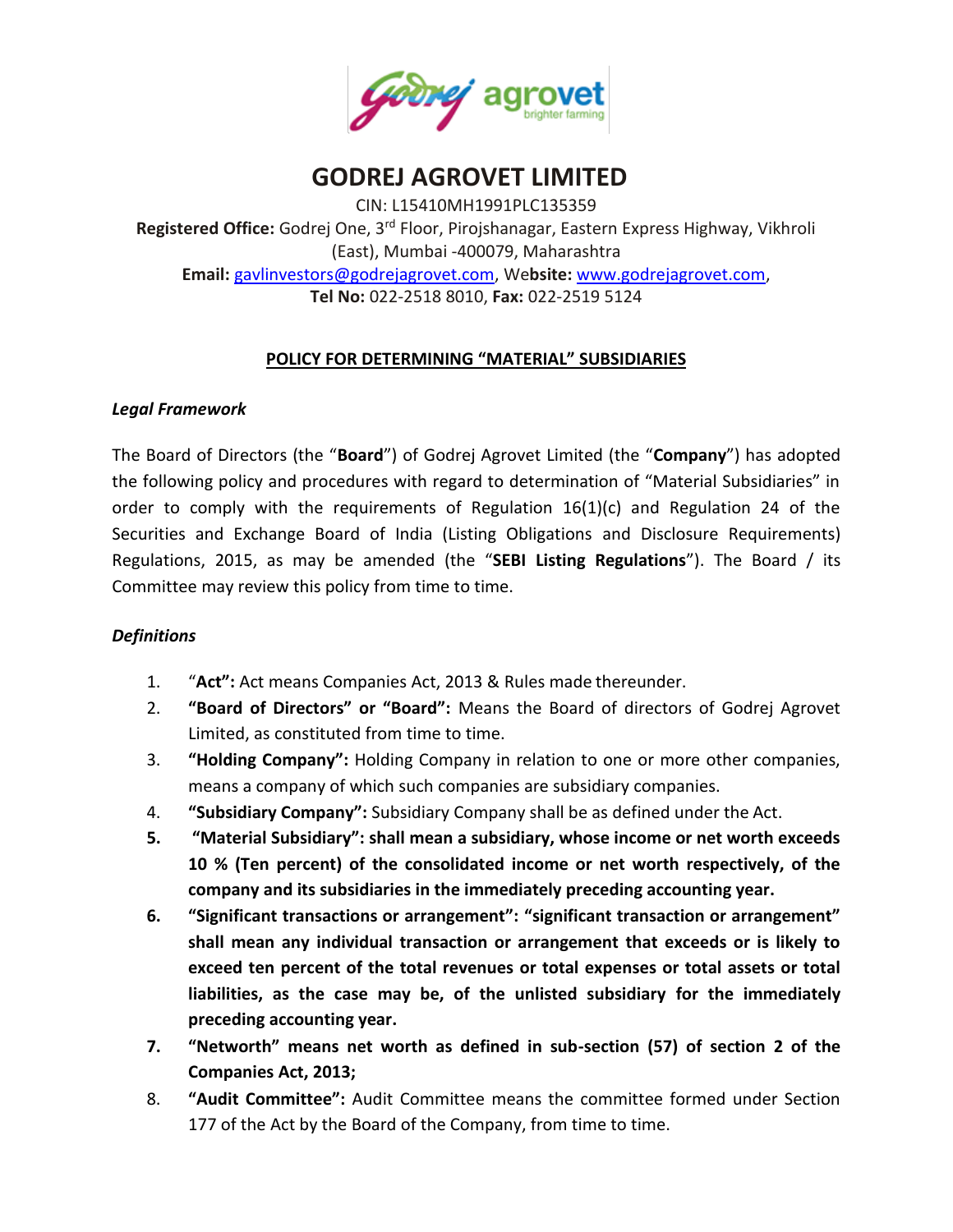#### *Guiding Principles*

**A subsidiary shall be a Material Subsidiary, if its income or net worth exceeds ten percent of the consolidated income or net worth respectively, of the listed entity and its subsidiaries in the immediately preceding accounting year.**

#### *Provisions with regard to Subsidiaries*

- $\triangleright$  The Audit Committee of the Company shall also review the financial statements, in particular the investments made by the unlisted subsidiary company on a quarterly basis;
- $\triangleright$  The Minutes of the Board Meetings of the Unlisted Subsidiary company shall be placed at the Board Meeting of the Company on a quarterly basis;
- **The Management of the Unlisted Subsidiary shall periodically bring to the notice of the Board of Directors of the Company,** a statement of all significant transactions & arrangements entered into by the unlisted subsidiary company shall be placed before the Board;

**Explanation.- For the purpose of this provisions the term "significant transaction or arrangement" shall mean any individual transaction or arrangement that exceeds or is likely to exceed ten percent of the total revenues or total expenses or total assets or total liabilities, as the case may be, of the unlisted subsidiary for the immediately preceding accounting year.**

 $\triangleright$  Subsidiary company shall not either by its own or through its nominees, holds any shares in its holding company & no holding company shall allot or transfer its shares to any of its subsidiary companies & any such allotment or transfer of shares of a company to its subsidiary company shall be void.

Nothing contained in this clause, shall apply to a case:

- Where the subsidiary company holds such shares as the legal representative of a deceased member of the holding company; or
- Where the subsidiary company holds such shares as a trustee; or
- Where the subsidiary company is a shareholder even before it became a subsidiary company of the holding company.
- $\triangleright$  The Company shall not directly/indirectly purchase its own shares or other specified securities through any subsidiary company including its own subsidiary companies;
- $\triangleright$  The Company shall include particulars of its subsidiary companies in its annual return;
- $\triangleright$  The Company shall also attach along statement with its financial, a separate statement containing the salient features of the financial statement of its subsidiary or subsidiaries;
- $\triangleright$  The Company shall, along with its financial statements to be filed with the Registrar,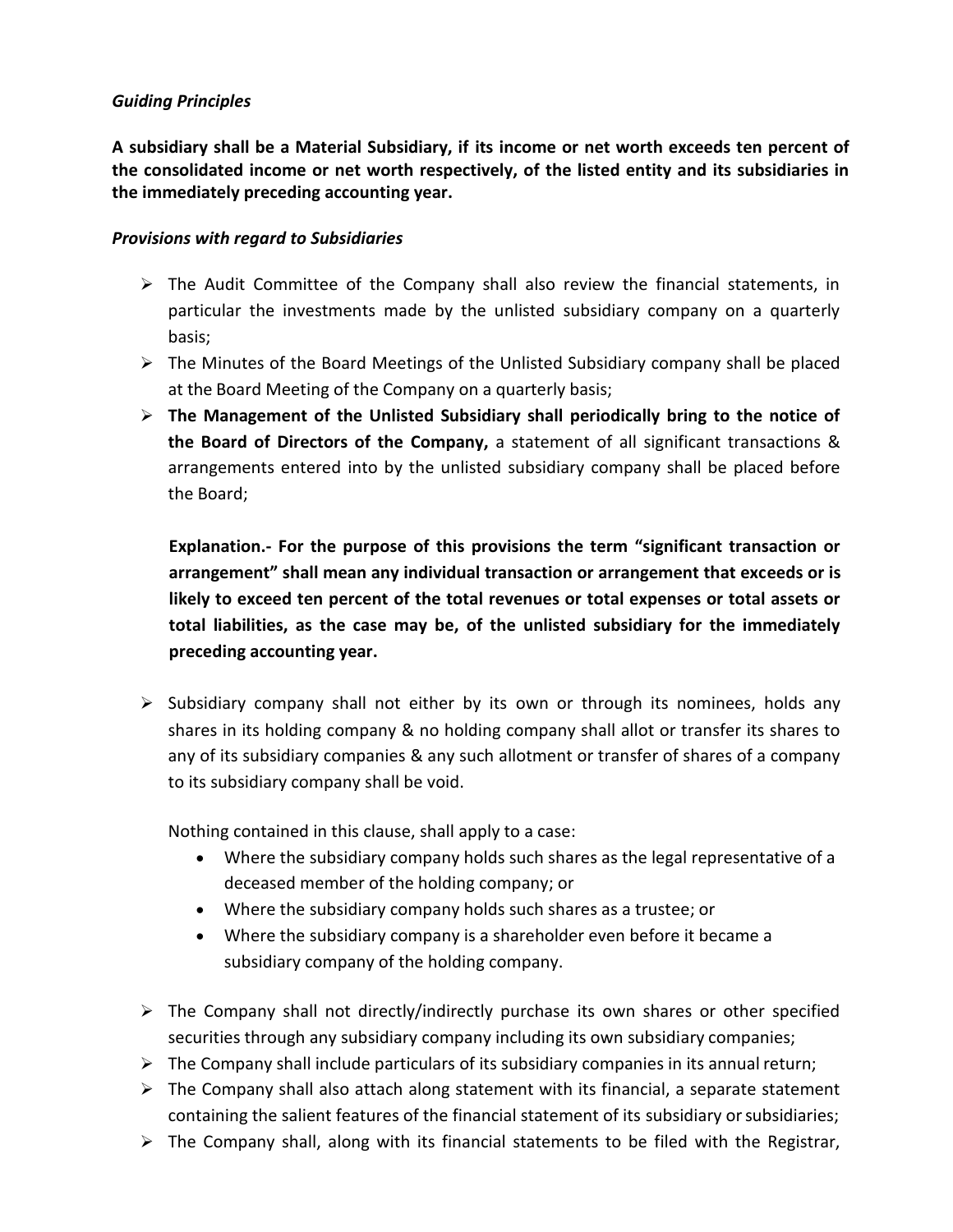attach the account of its subsidiary or subsidiaries which have been incorporated outside India & which have not established their place of business in India;

 $\triangleright$  The Company shall place separate audited accounts in respect of each of its subsidiary on its website, if any & shall provide the copy of such audited financial statements to any shareholder of the Company, who asks for it.

#### *Provisions with regard to Material Subsidiaries*

 $\triangleright$  At least one Independent Director on the Board of Directors of the listed entity shall be a director on the board of directors of an unlisted material Subsidiary company whether incorporated in India or not.

*For the purpose of this provision, notwithstanding anything to the contrary contained in Regulation 16 of the SEBI Listing Regulations, the term "Material Subsidiary" shall mean a subsidiary, whose Income or Net Worth is exceeds 20% of the consolidated Income or Net Worth respectively, of the Company and its Subsidiaries in the immediately preceding accounting year.*

- $\triangleright$  The Company shall not dispose of shares in its Material Subsidiary which would reduce its shareholding (either on its own or together with other subsidiaries) to less than 50% or cease the exercise of control over the Material Subsidiary without passing a special resolution in its general meeting except in cases where such disinvestment is made under a scheme of arrangement duly approved by a court/tribunal, **or under a resolution plan duly approved under Section 31 of the Insolvency Code and such an event is disclosed to the recognized stock exchanges with one day of the resolution plan being approved;**
- The Company shall not sell, dispose & lease of assets amounting to more than 20% of the assets of the Material Subsidiary on an aggregate basis during a financial year without the prior approval of the shareholders by way of passing special resolution in its General Meeting, unless the sale/disposal/lease is made under a scheme of arrangement duly approved by court/tribunal, **or under a resolution plan duly approved under Section 31 of the Insolvency Code and such an event is disclosed to the recognized stock exchanges with one day of the resolution plan being approved;**
- **Every listed entity and its material unlisted subsidiaries incorporated in India shall undertake secretarial audit and shall annex with its annual report, a secretarial audit report, given by a company secretary in practice, in such form as may be specified.**